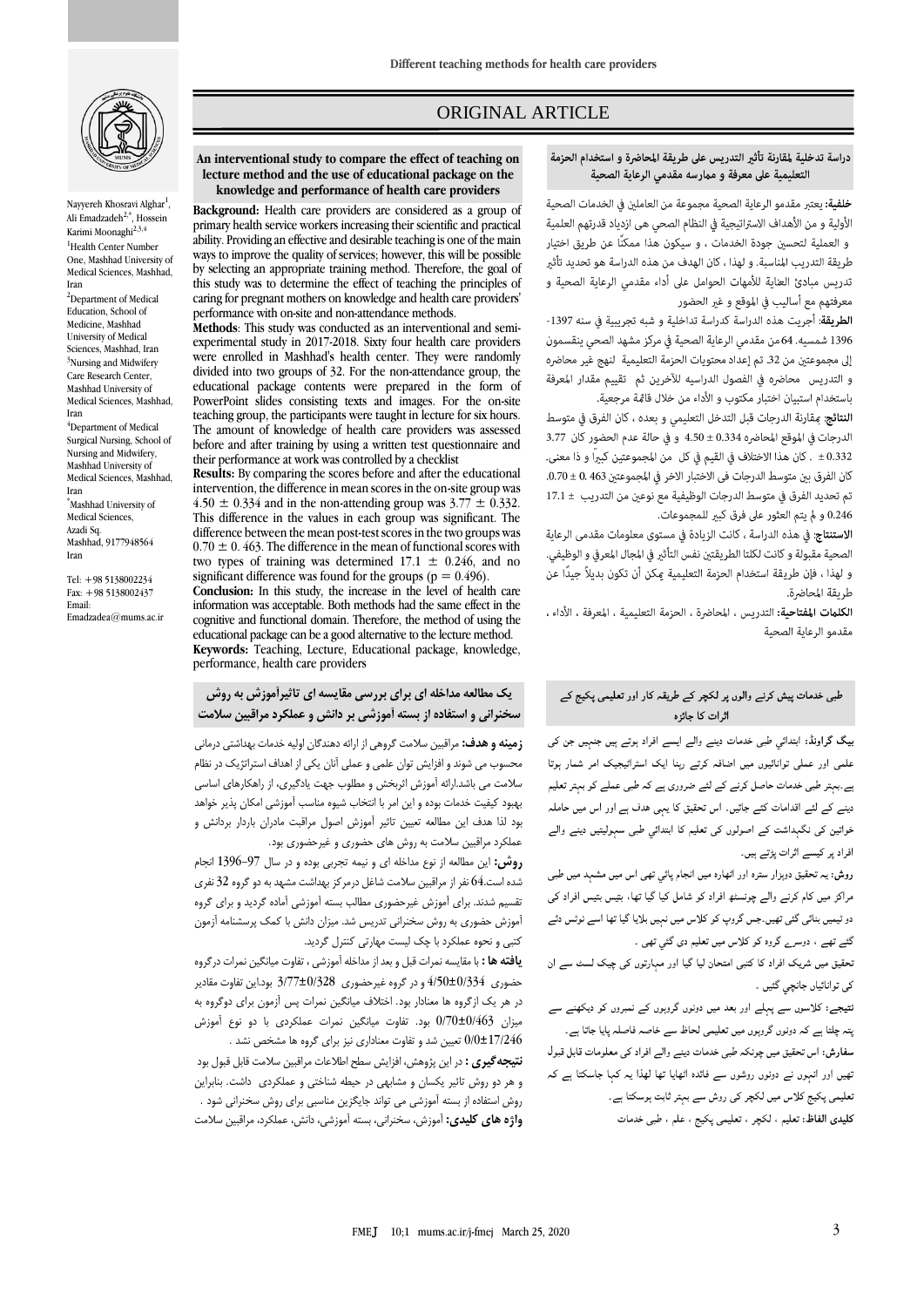### **INTRODUCTION**

Applying innovative and active teaching methods will help employees play their role effectively. One of the components of society health is the educational empowerment of staffs in service centers of that community [\(1\)](#page-3-0). Pregnant women are desirable as a part of society in need of health services [\(2\)](#page-3-1). Efforts to maintain and promote the health of mothers have always been a global action [\(3\)](#page-3-2). One way to reduce the maternal mortality rate which is one of the indicators of developing countries, is to take care of mothers' adequacy during pregnancy and after delivery, so there is no doubt about its effectiveness in fostering a healthy pregnancy and providing maternal and infant health [\(4\)](#page-3-3). There is always a need to build capacity in health care providers to diagnose and manage the complications during pregnancy, childbirth and postpartum, therefore regular education is recommended in relation to services and in some cases, healthcare providers need to be approved by their professional associations [\(5\)](#page-3-4).

Paying full attention to health care providers (as a large group of health care staffs) and increasing their scientific and practical ability is one of the strategic goals in the health system. Considering the large number of health care providers and the high volume of their hours of study and their employment, it has always been one of the concerns of higher education centers to choose a suitable and costeffective educational method for their training courses.

In the present time, education is known as the basic rights of humans [\(6\)](#page-3-5). Education can be learning of learners and a process for acquiring knowledge and skills and increasing the ability of individuals to make health decisions and thus to change behaviors [\(7\)](#page-3-6).

In a categorization, the educational method is categorized in two ways, "on-site" and "non-attendance"[\(8\)](#page-3-7).With the advent of science and technology, modern technology replaces old technology quickly to provide a powerful tool for users [\(9\)](#page-3-8).Also, the rapid development of information and communication technology has created new opportunities for planning and implementing new methods of training  $(10).$  $(10).$ 

Using these technologies in the field of health has always been sought to achieve three outcomes including the learning of correct information, changes in health related attitudes, and new health interventions [\(11\)](#page-3-10).

The purpose of this study was to compare and determine the effect of on-site and non-attendance teaching on the care principles of pregnant mothers to promote knowledge and practice of health care providers in 1396; however, it is hoped to help in choosing the appropriate and effective ways to transfer information and skills.

## **METHODS**

The present research was an intermediate and semiexperimental type done in the Imam Reza Educational Center, as well as 35 comprehensive health service centers in Mashhad. The statistical population of this study was 175 health care providers having family health public and health certificates of whom 64 were selected by available sampling

method. These numbers were randomly assigned to two groups of 32, and the quota of educational qualifications was considered equal in each group.

Educational materials were provided for participants and then a written pretest were taken. The compact disc (CD) containing power pint slides was put into the on-site Group, and 3 weeks of study were considered for this group. After this period, the presentation was presented in the form of a lecture for 6 hours. At that time, the written posttest was performed for the groups. Subsequently, by referring to the workplace of the research samples, the performance of all was based on health care providers' checklist of control and score.

The data collection tool was a written test questionnaire with 24 questions and a checklist of performance review with 20 skill titles. Also, some check list items were indirectly controlled by the Electronic File System (Sina System).The scores were identified from zero to 20 and compared to determine the amount of knowledge and performance by groups and also by degrees.

In order to determine the validity of educational materials, a written test questionnaire and a checklist were used to apply the final corrections so that they could evaluate the status of performance while considering the content and objectives of the lesson based on the opinions and experiences of 10 people including midwifery and family health educators in the provincial education centers, professors of the university, and technical assistants responsible for the training unit in Mashhad's Health Center. To determine the reliability of the questionnaire, the number of questions and their difficulty levels were considered and split- half test with a sample of 18 people was used to determine the correlation coefficient of the questions, as well as the accuracy and reliability of the questionnaire. In analyzing this test, the reliability of the questionnaire was confirmed with a coefficient of 0/851. The criteria for entering this study were the working of health care providers at the time of study at Mashhad Health Service Centers, passing elementary education courses, and having a relevant certificate. Exit criteria included care providers that did not attend training sessions, whether they were on maternity leave or in holiday.

Ethical considerations, including obtaining a university license, responding to participant mistakes, not manipulating the information, and mentioning all sources in this research were observed. The study was approved by the Ethics Committee of Mashhad University of Medical Sciences, by ethical approval code: 1397.431.

All research data including pretest, posttest and performance tests were categorized into two groups and academic records in Excel software. Based on the SPSS software program, descriptive indexes including mean, minimum and maximum grades, variance and standard deviation were determined and the distribution of data was also determined according to elongation and skewness. With the help of statistical tests, distribution and normalization were examined.

### **RESULTS**

The findings of this study included the following: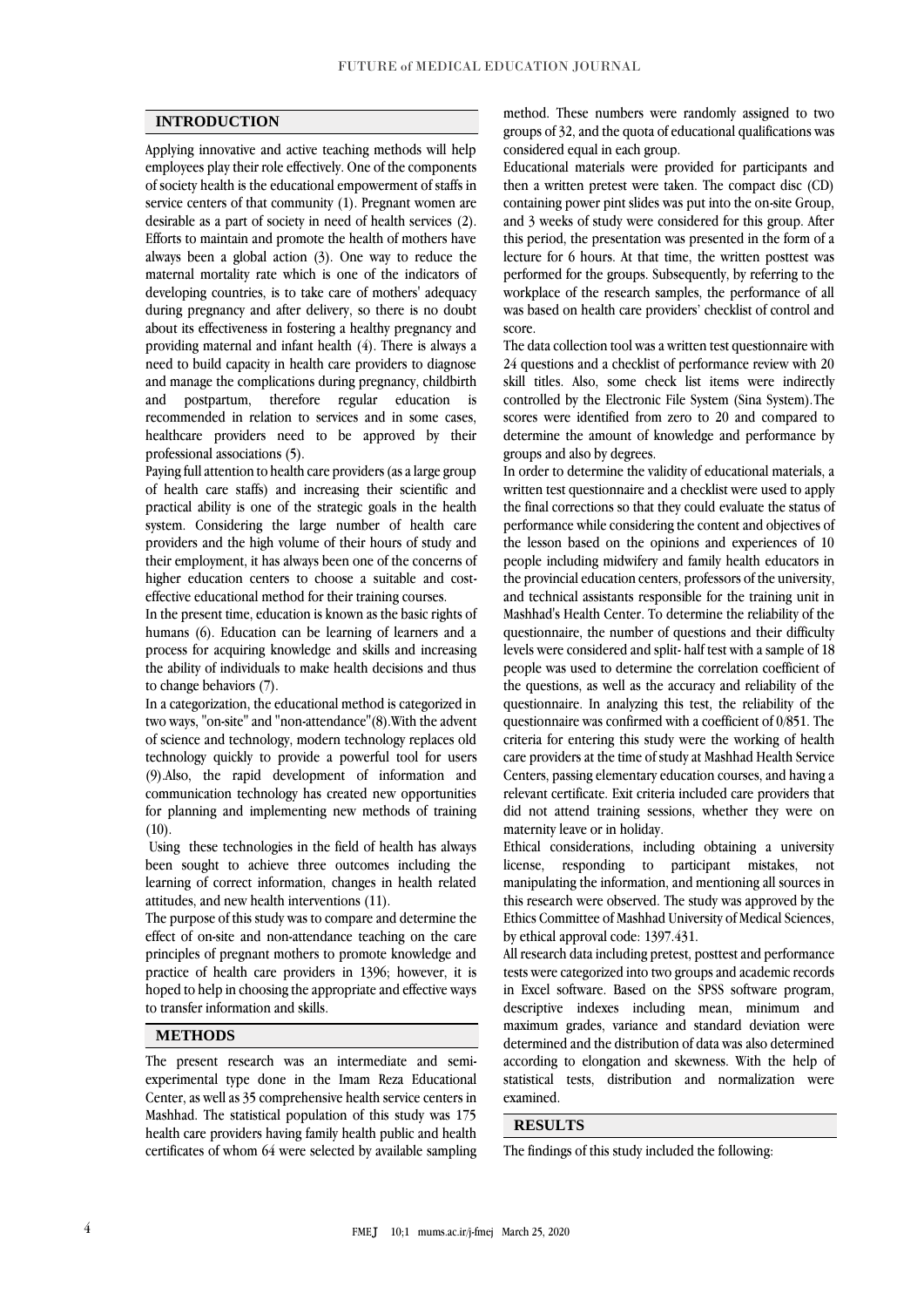In the on-site group, 25% were family health experts and 75% were public health bachelors, while in the nonattendance group, 21.88% were family health experts and 78.22% were public health bachelors. The two groups did not differ significantly in terms of educational qualification  $(P=0.768)$ .

 The average age of health care providers in the on-site group was  $32.28 \pm 0.777$  and in the non-attendance group was  $31.09 \pm 0.855$  .Based on the t-test, differences in age groups were not significant  $(P=0.308)$ .

 The mean, standard deviation, the minimum and maximum scores for quantitative variables in pretest, posttest, and performance status are in accordance with Table 1.

• In order to determine the effect of each educational method on the knowledge and performance of health care providers, the mean scores were considered before and after intervention. The difference in mean scores in the on-site group was  $4.50 \pm 0.334$  and in the non-attending group was  $3.77 \pm 0.332$ .

 In one of the educational methods, there was a significant difference between the mean scores before and after training ( $P < 0.001$ ).

According to Table 2 in comparing the effect of the type of educational method, there was no significant difference in the mean scores before and after training of the study groups in the posttest or performance condition in comparing the effect of the type of educational method.

 Mean scores for public health bachelors were  $16.77 \pm 0.151$  and family health experts were 17.56  $\pm$ 25.88. Mean differences were not significant ( $P = 0.162$ ). In the performance condition, the mean scores of the public health bachelors were 17.18  $\pm$  0.223 and 17.62  $\pm$  0.140 for the family health experts and there was no significant difference between mean performance scores in two groups  $(P = 0.131)$ .

## **DISCUSSION**

The purpose of this study was to investigate and compare the effect of on-site and non-attendance education on the level of knowledge and practice of health care providers in the field of maternity care principles. To this end, an effective and desirable educational method for transmitting information was selected to improve the level of learning and practical skills. According to the findings of the study, both educational methods through lecture and the use of compact discs on the level of knowledge and performance status of health care providers in the field of maternity care principles have been very effective and have had a positive effect. In a comparative study, the education of pregnant women's care using the two methods of on-site and non-attendance showed the same effect on the information and skills of participants. The results of educational study were similar for two groups of public health bachelors and family health experts, and it was determined that the difference in educational degrees of health care providers does not play any role on their cognitive and functional aspects.

Therefore, due to the large number of training courses and a high number of health care providers, in the same conditions, non-attendance education (compact disc) was more appropriate in terms of time and cost; on the other hand, it can be used and run at all times of the day. Therefore, this new method can be replaced with the traditional method. Also, the compact discs can be used as a

| Table 1. Descriptive Indicators of Quantitative Variables in Study Groups |                      |                    |                                   |                                        |                    |  |  |  |
|---------------------------------------------------------------------------|----------------------|--------------------|-----------------------------------|----------------------------------------|--------------------|--|--|--|
| Maximum<br><b>Score</b>                                                   | <b>Minimum Score</b> | standard deviation | $±$ mean<br><b>Standard error</b> | <b>Ouantitative</b><br><b>Variable</b> | <b>Study Group</b> |  |  |  |
| 18.33                                                                     | 10                   | 2.103              | $13.22 \pm 0.371$                 | Pretest score                          |                    |  |  |  |
| 20                                                                        | 14.17                | 1.629              | $288.0 \pm 17.73$                 | Posttest score                         | on-site            |  |  |  |
| 19.5                                                                      | 15.25                | 0.946              | $17.60\pm0.167$                   | Performance Score                      |                    |  |  |  |
| 15.83                                                                     | 8.33                 | 1.897              | $13.25 \pm 0.335$                 | Pretest score                          |                    |  |  |  |
| 20                                                                        | 12.5                 | 2.051              | $0.362 \pm 17.03$                 | Posttest score                         | non-attendance     |  |  |  |
| 19.25                                                                     | 15.5                 | 1.026              | $17.42\pm0.181$                   | Performance Score                      |                    |  |  |  |

|  |  | Table 2. Comparison of the effect of educational methods on mean scores in study groups |
|--|--|-----------------------------------------------------------------------------------------|
|  |  |                                                                                         |

| Independent<br>sample T test<br>results | 95% confidence interval |                    | Levin test result | mean standard $\pm$ | <b>Educational method</b> | <b>Ouantitative</b> |
|-----------------------------------------|-------------------------|--------------------|-------------------|---------------------|---------------------------|---------------------|
|                                         | <b>Upper limit</b>      | <b>Lower limit</b> |                   | deviation           |                           | <b>Variable</b>     |
| $t = 1.518$<br>$p = 0.134$              | 1.629                   | $0.222 -$          | 0.114             | $0.70 \pm 0.463$    | on-site                   | Pretest             |
|                                         |                         |                    |                   |                     | non-attendance            |                     |
| $t = 0.728$<br>$p=0.469$                |                         | 0.672<br>$-0.313$  | 0.469             | $0.17\pm0.246$      | on-site                   | performance         |
|                                         |                         |                    |                   |                     | non-attendance            |                     |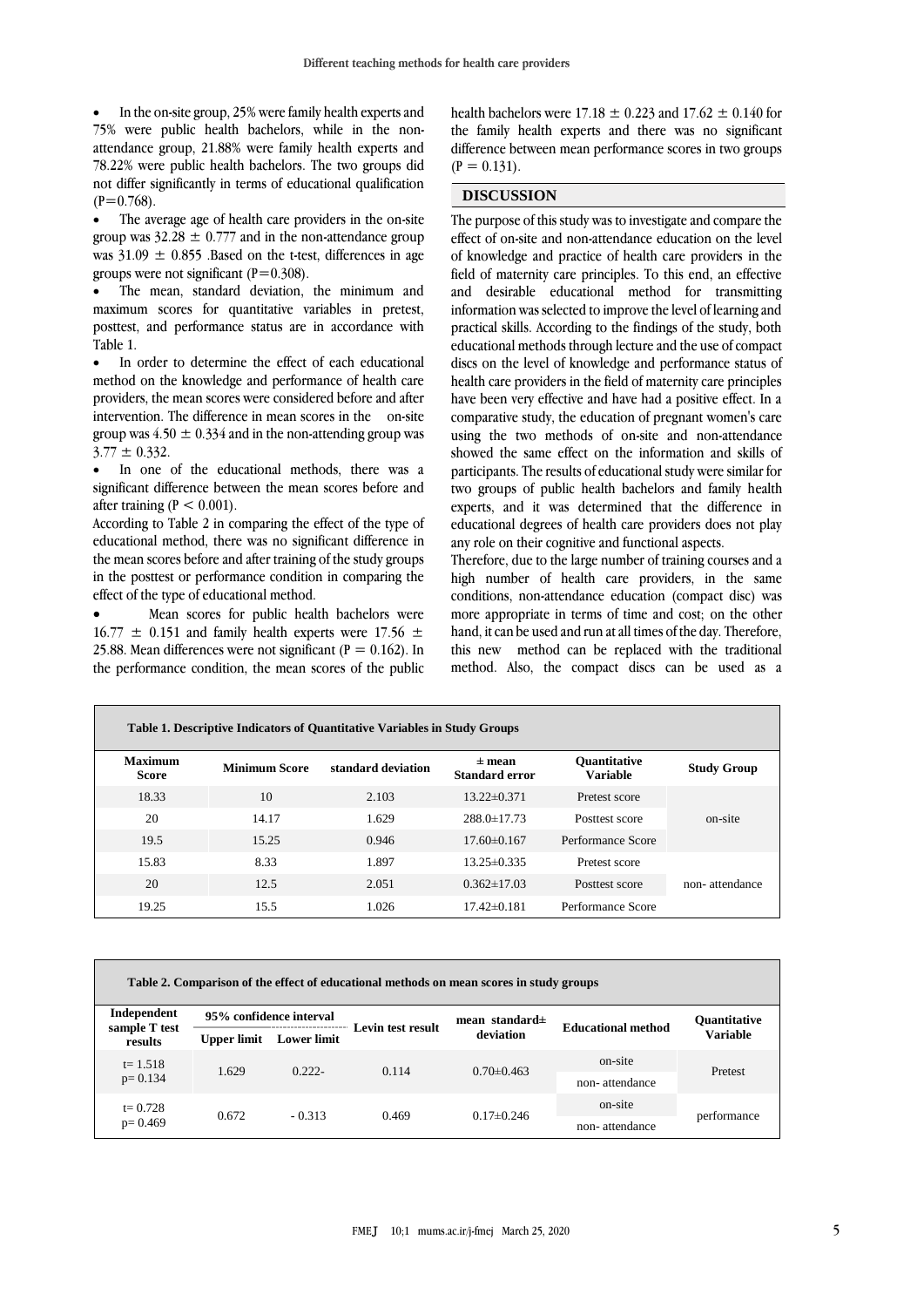complement to the lecture method for health care educators. By studying and reviewing the texts of other research in the field of comparing the effect of both on- site and nonattendant teaching methods, as well as the results of this study, Mardigan [\(12\)](#page-3-11), Sharifinia [\(13\)](#page-3-12), Ebadi [\(14\)](#page-4-0), Agarwal [\(15\)](#page-4-1), and their colleagues have been in line with the results of this study and all of them concluded a significant difference in comparison between the effectiveness of on- site and nonattendance teaching methods. In this research, every type of on- site trainings, including computer-based, compact disc, and online traditional way of lecturing in terms of impact on knowledge scores or performances has been studied.

The results of the research done by Nastizai and Hazareh Moghaddam [\(8\)](#page-3-7), Abotarboosh [\(16\)](#page-4-2), Enayati and Rayatnezhad [\(17\)](#page-4-3) about the effect of comparing the two educational methods with the current review were not similar and the impact of the teaching has been reported according to the findings of each study.

The research of Hashemi and colleagues [\(18\)](#page-4-4), for his target group, showed more impact on the method of simulator training using the patient than the traditional method (lecture). Even in Abotarboosh's research, participants were more satisfied with the traditional way.

By reviewing the mentioned research and their results, the appropriate actions including problem statements, applied goals, method of implementation and suggestions were considered. This was the strength of the plan. Also, the new and educational needs of study, the good support of managers, and the good cooperation of health care providers were other positive points of the present research.

There were some limitations in this study, which involved spending more time of reviewing the performance and attending to the comprehensive health service centers, and the fluctuations in the population under their control. Also, before conducting a training course and doing a study, due to the lack of full service of health care providers to pregnant mothers, their work performance was not possible. Considering the results of the study, it is suggested:

1-In addition to organizing classes for Behvarzi (practical nursing) instructors and curriculum instructors, holding non-attendance courses in more appropriate ways and taking the necessary lessons into practice are suggested.

2-In the rehearsal or in-service training courses for health care providers and other health workers that are conducted annually, non-attendance teaching methods with the help of educational packages are also used to enhance their knowledge and skills.

3-Attitude and opinions of employees on the impact of onsite training and non- attendance surveys will be conducted. 4-The effect of comparing two educational methods with the follow up of the monthly maximum should be considered.

5-Also, designing and intervention to identify effective factors and effective performance problems on health care providers' performance should be considered in future studies.

### **Ethical considerations**

Ethical issues (Including plagiarism, informed consent, misconduct, data fabrication and/or falsification, double publication and/or submission, redundancy, etc.) have been completely observed by the authors.

# **ACKNOWLEDGEMENT**

The authors thank from student research committee of Mashhad University of Medical Sciences and health care providers who participated in this research.

**Financial Support:** The current study was extracted from MSc thesis which was funded by Mashhad University of Medical Sciences with the code number A1281.

**Conflict of interest:** None

#### **REFERENCES**

<span id="page-3-0"></span>1. Kianian T, Zare M, Ildarabadi E, Karimi Mooanaghi H, Saber S. Evaluation of training competency of healt care works in training clients and patients. Journal of nursing training 2014;3(1):51-60. Persian.

<span id="page-3-1"></span>2. Office MH. Mothers' Health: Ministry of health, treatment and medical training; 2005. Persian.

<span id="page-3-2"></span>3. Akbar SA. Instructions for the Mother's death process and Expectations from the universities. Tehran University of Medical Sciences; 2017. Contract No. 3697. Persian. 4. Office MH. Chart booklet maternal care 7ed. Tehran: Ministry of health, treatment and medical training 2016. Persian.

<span id="page-3-4"></span><span id="page-3-3"></span>5. Ameh CA, van den Broek N. Training health-care providers in emergency obstetric and newborn. Best Pract Res Clin Obstet Gynaecol. 2015;29:1077-91.

<span id="page-3-5"></span>6. Nobakht M, Gholami H, Emadzadeh A, Momeni Rad S. A survey on the quality of master of medical education E-learning Course at Mashhad University of Medical

<span id="page-3-6"></span>Sciences. Journal of of Medical Education and Development 2017;11(4): 287-300. Persian.<br>7. Zia

Zianezad U, Heidari M, Ghodusi Borujeni M, Naseh L. A Comparative Study on the Effects of Verbal and Non-verbal Education on the Knowledge and Attitude of Soldiers Regarding the Transmission and Prevention of AIDS. Journal of Military Medicine 2014;16(3):169-77. Persian.<br>8. Nastiezaie N. Hezaremogadam

<span id="page-3-7"></span>8. Nastiezaie N, [Hezaremogadam M.](https://vlibrary.emro.who.int/searchd/?fauthor%5b%5d=308072&fauthor_title%5b%5d=Hezaremogadam%20%20M.&database=) A comparative survey on effects of face toface and distanced short term traning courses on staff's psychological empowerment. Journal of Urmia Nursing And Midwifery Faculty. 2010;8(4):254-65. Persian.<br>9 Mahdizadeh H.

<span id="page-3-8"></span>9. Mahdizadeh H, Azizi M. The challlenges in application of information technologies (ICT) in medical science universities. Journal of Healt System Research 2011;6(4):589-600. Persian.

10. Karanjam S, Zarif N. The comparison of<br>the effect of traditional and off-line effect of traditional and off-line <span id="page-3-9"></span>electronic educational methods on the knowledge and attitude of the undergraduate dental students of Shiraz University of Medical Sciences. Interdisciplinary Journal of Virtual Learning in Medical Sciences. 2015;6(3):20-30. Persian.

<span id="page-3-10"></span>11. Sadeghi A, Rezazadeh S. Attitude and performance of healt staff regarding healt information resources, Kerman University of Medical Siences. Journal of Education and Community Healt 2014;1(1):25-35. Persian.

<span id="page-3-11"></span>12. Mardegan KJ , [Schofield MJ,](https://www.ncbi.nlm.nih.gov/pubmed/?term=Schofield%20MJ%5BAuthor%5D&cauthor=true&cauthor_uid=25012764) [Murphy](https://www.ncbi.nlm.nih.gov/pubmed/?term=Murphy%20GC%5BAuthor%5D&cauthor=true&cauthor_uid=25012764)  [GC.](https://www.ncbi.nlm.nih.gov/pubmed/?term=Murphy%20GC%5BAuthor%5D&cauthor=true&cauthor_uid=25012764) Comparison of an interactive CD-based and traditional instructor-led basic life support skills training for nurses. Aust Crit Care. 2015;28(3):160-7.

<span id="page-3-12"></span>13. Sharifi F, [Feyzi A,](https://www.sid.ir/en/Journal/SearchPaper.aspx?writer=49411) Arteshehdar E. Knowledge and Satisfaction of Medical Students with Two Methods of Educationfor Endocrine Pathophysiology Course: E-Learning and Lecture in Classroom. Journal of Medical Education Development 2013;6(11):30-40. Persian.